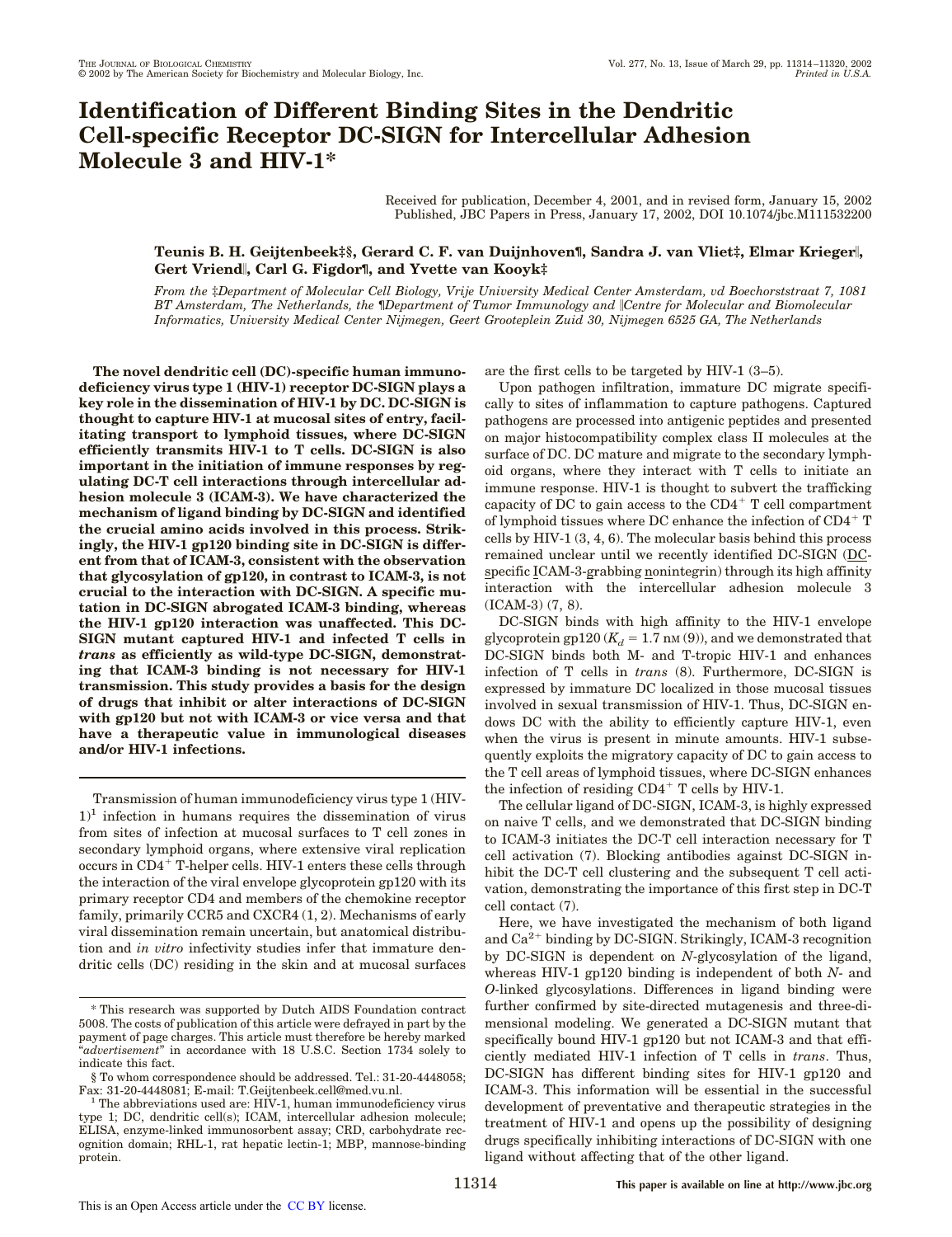### EXPERIMENTAL PROCEDURES

*Antibodies and Proteins—*The monoclonal antibodies against DC-SIGN are AZN-D1 and AZN-D2 (7). Glycosylated and nonglycosylated  $HIV-1<sub>SF2</sub>$  gp120 was provided by M. Quiroga through the NIH AIDS Research and Reference Reagent Program. Nonglycosylated HIV-1 gp120 was produced in yeast using an intracellular expression vector lacking the signal sequence, thereby preventing passage through the secretory pathway and thus the addition of carbohydrates (10). Peptide-*N*-glycosidase F and endo-*N*-acetylgalactosaminidase were obtained from Oxford Glycosciences (Wakefield, MA).

*Mutagenesis—*Mutations in the cDNA encoding DC-SIGN were generated using the QuikChange site-directed mutagenesis kit (Stratagene, La Jolla, CA). K562 transfectants either expressing wild-type or mutant DC-SIGN were generated by transfection of K562 cells with 10  $\mu$ g of plasmid by electroporation as described previously (8). Positive cells were sorted several times to obtain stable transfectants with similar expression levels of DC-SIGN. DC-SIGN-Fc consists of the extracellular portion of DC-SIGN (amino acid residues 64–404) fused at the C terminus to a human IgG1-Fc fragment into the Sig-pIgG1-Fc vector (11). DC-SIGN-Fc was produced in Chinese hamster ovary K1 cells by co-transfection of DC-SIGN-Sig-pIgG1 Fc (20  $\mu$ g) and pEE14 (5  $\mu$ g) vector. DC-SIGN-Fc concentrations in the supernatant were determined by an anti-IgG1 ELISA.

*Adhesion—*The fluorescent bead adhesion assay was performed as described earlier (7). Adhesion was determined in the presence of either  $5$  mM mannan,  $5$  mM EGTA, or  $20$   $\mu\text{g/ml}$  antibodies against DC-SIGN. The soluble DC-SIGN adhesion assay was performed as follows. Soluble ligands were coated in ELISA plates (1  $\mu$ g/well) for 1 h at 4 °C, followed by blocking with 1% bovine serum albumin for 30 min at 4 °C. Soluble DC-SIGN-Fc supernatant was added, and the adhesion was performed for 30 min at 37 °C. Unbound DC-SIGN-Fc was washed away, and binding was determined by an anti-IgG1 ELISA. Specificity was determined in the presence of either 20  $\mu$ g/ml blocking antibodies or 5 mM EGTA.

*HIV-1 Infection Assays—*The infection assays were performed as described previously (8). Pseudotyped viral stocks were generated by calcium phosphate transfections of 293T cells with the proviral plasmid  $pNL-Luc-E-R^-$ , containing a luciferase reporter gene and an expression plasmid for the ADA gp160 envelope. Briefly, DC-SIGN transfectants were incubated for 2 h with identical pseudotyped HIV- $1_{ADA}$  virus concentrations, unbound virus was washed away, and phytohemagglutinin-activated T cells were added. Cell lysates were obtained after 2 days and analyzed for luciferase activity.

*Modeling—*We have built the model of the C-type lectin domain of DC-SIGN by exploiting the sequence similarity to the carbohydrate recognition domain (CRD) of the asialoglycoprotein receptor, which was solved using x-ray crystallography (12) (Protein Data Bank entry 1DV8). The modeling was done with WHAT IF (13), following the protocol as previously described  $(14)$ . Three insertions  $(\text{Arg}^{312}\text{-}\text{Phe}^{313})$ , Leu<sup>321</sup>-Asn<sup>322</sup>, and Tyr<sup>342</sup>) were added to the model of the asialoglycoprotein receptor by copying the respective loop conformations from two other homologous templates (Protein Data Bank entries 1ESL and 1HLJ) to provide a structure with high homology to the CRD of DC-SIGN. The model was minimized with the YASARA NOVA force field, which was parameterized for the refinement of homology models and was shown to routinely reduce the C $\langle \alpha \rangle$  root mean square deviation.<sup>2</sup> With 50% sequence identity between DC-SIGN and the template 1DV8, homology modeling is commonly considered straightforward (14). Validation of the model with WHAT\_CHECK (15) revealed no large problems in the model structure. The model coordinates are available on the World Wide Web at www.cmbi.kun.nl/gv/service/dcsign/.

#### RESULTS

*Glycosylation Is Required for ICAM-3 but Not for HIV-1 gp120 Binding—*DC-SIGN, a type II transmembrane protein with a C-terminal C-type lectin domain, binds with high affinity to both the immunoglobulin superfamily member ICAM-3 (7) and the HIV-1 envelope glycoprotein gp120 (8). We used K562 transfectants stably expressing DC-SIGN to specifically investigate the binding characteristics of DC-SIGN in the absence of any other ICAM-3- or HIV-1-receptors, since this erythroleukemic cell line does not express leukocyte functionassociated molecule 1 and CD4. DC-SIGN expressed by these



FIG. 1. The interaction of DC-SIGN with HIV-1 gp120, in con**trast to ICAM-3, is glycosylation-independent.** *A*, DC-SIGN, expressed by K562 transfectants, binds strongly to both ICAM-3 and HIV-1 gp120. The adhesion to both HIV-1 gp120 and ICAM-3 was determined using the fluorescent bead adhesion assay. One representative experiment out of three is shown. *B*, enzymatic removal of both *O*and *N*-linked glycosylations from HIV-1 gp120 does not affect binding to DC-SIGN in contrast to removal of *N*-linked glycosylations from ICAM-3. Both ICAM-3 Fc and HIV-1 gp120 were treated with either endo-*N*-acetylgalactosaminidase or peptide-*N*-glycosidase F. The fluorescent bead adhesion assay was performed with the deglycosylated proteins coated on the beads. One representative experiment out of two is shown. *C*, nonglycosylated HIV-1  $gp120_{SF2}$  binds to DC-SIGN, similarly to the glycosylated form of the envelope glycoprotein. Soluble DC-SIGN-Fc binding to both nonglycosylated and glycosylated  $gp120_{S_{FF2}}$  is determined by an Fc ELISA. Specificity is determined by measuring binding in the presence of blocking antibodies against DC-SIGN or EGTA. One representative experiment out of three is shown.

cells is fully functional (Fig. 1*A*), with a binding activity similar to that observed for DC-SIGN expressed by DC (7, 8). DC-SIGN-mediated adhesion to both ICAM-3 and gp120 is completely inhibited by the blocking antibodies against DC-SIGN, the calcium chelator EGTA, and the polysaccharide mannan (Fig. 1*A*). The  $Ca^{2+}$  dependence confirms that ligand binding is mediated by the C-type lectin domain of DC-SIGN, which interacts also with mannose-type carbohydrates, since adhesion to its natural ligands was inhibited by the polycarbohydrate mannan (Fig. 1*A*).

Both ICAM-3 and gp120 are heavily glycosylated (16, 17), and these post-translational modifications could be important for the interaction with DC-SIGN. Enzymatic removal of the *O*-linked glycosylations from both ligands had no effect on their binding to DC-SIGN (Fig. 1*B*). HIV-1 gp120 contains *O*-linked glycosylations (18), as was confirmed by SDS-PAGE analysis after deglycosylation (data not shown), whereas no shift in molecular weight was observed in ICAM-3 after endo-<sup>2</sup> E. Krieger, unpublished results.  $N$ -acetylgalactosaminidase treatment (data not shown), sug-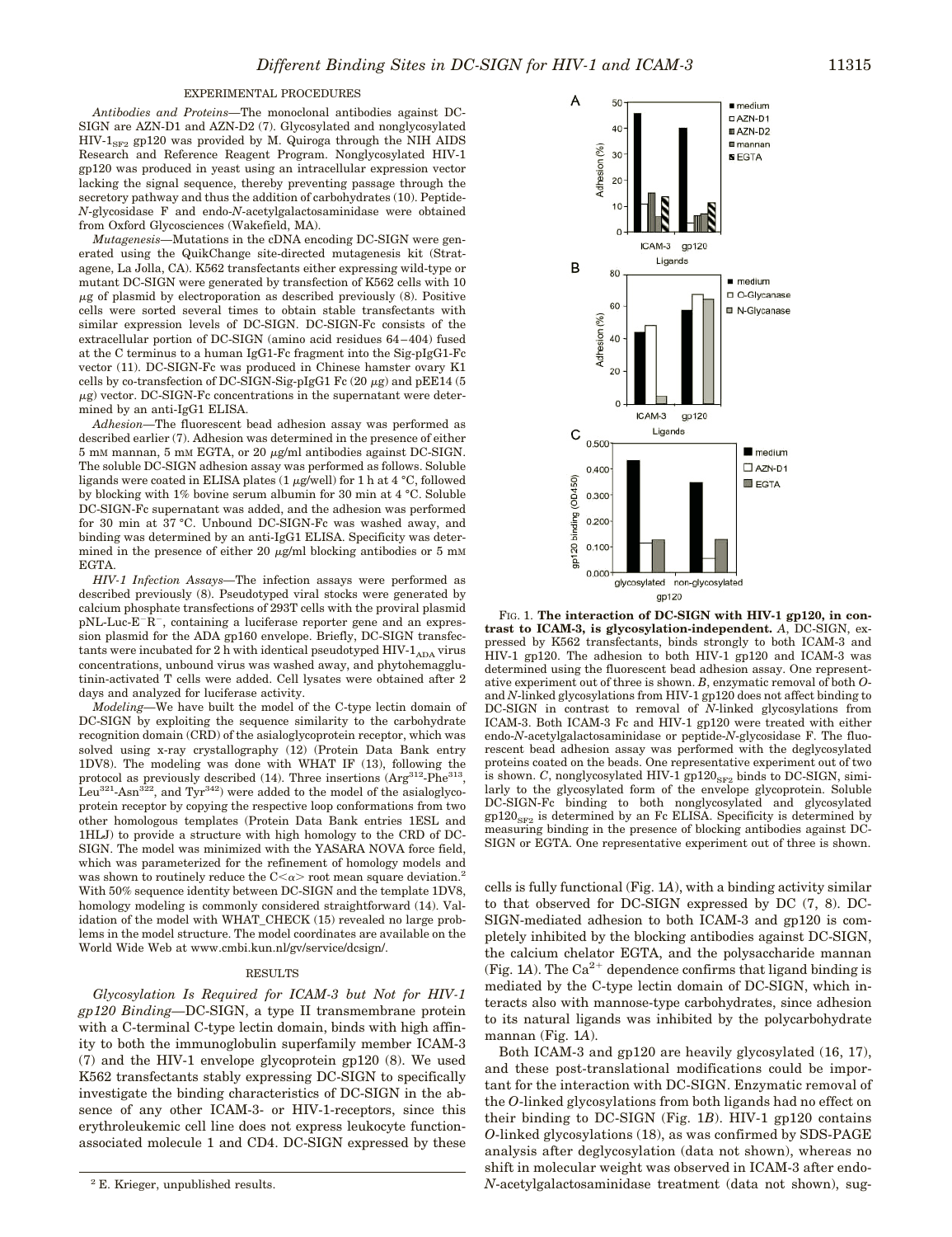

FIG. 2. **The three-dimensional structure of the C-type lectin domain of DC-SIGN.** *a*, amino acid sequence alignment of the CRD of DC-SIGN (AAK20997) with that of other homologous C-type lectins, L-SIGN (AAK20998), RHL-1 (P02706), rat liver MBP-C (P08661), rat serum MBP-A (P1999), and chicken hepatic lectin (*CHL*; P02707). Homologous amino acids involved in  $Ca<sup>2+</sup>$  coordination, both at site 1 (*filled circles*) and 2 (*filled arrows*) and ligand binding (*filled arrows*) are depicted.  $B$ , a *ribbon diagram* of the CRD of DC-SIGN. The two  $\alpha$ -helices are shown in  $blue$ , the  $\beta$ -strands in  $red$ , the calcium ions at sites 1 and 2 in *green*, and the three disulfide bridges in *yellow*. Both the N and the C termini are shown at the *bottom*. The structure was determined by molecular modeling. All *images* of the structure were generated using YASARA (available on the World Wide Web at www.yasara.com).

gesting that ICAM-3 does not contain *O*-linked glycosylations. In contrast, removal of the *N*-linked glycosylations from ICAM-3 by peptide-*N*-glycosidase F completely abrogated the adhesion (Fig. 1*B*), demonstrating that *N*-linked carbohydrates are involved in this interaction. In contrast, treatment of HIV-1 gp120 with peptide-*N*-glycosidase F did not result in a decreased interaction. It is possible that the carbohydrates were not completely removed, although it appeared that the *N*-linked glycosylations had been removed from gp120 as determined by SDS-PAGE analysis (data not shown). Therefore, we used nonglycosylated recombinant gp120 and observed that DC-SIGN interacts with this nonglycosylated gp120 in a similar way as with native gp120, derived from mammalian cells (Fig. 1*C*). The interaction with nonglycosylated gp120 was blocked by the anti-DC-SIGN antibodies as well as by EGTA. These results confirm that glycosylations are not necessary for the interaction of HIV-1 gp120 with DC-SIGN, whereas *N*linked but not *O*-linked oligosaccharides are essential for the binding of ICAM-3.

*Structure of DC-SIGN—DC-SIGN belongs to the C-type lec*tin family (Fig. 2*A*), and we decided to obtain structural information about the C-type lectin domain of DC-SIGN, through comparison with other C-type lectins, to identify crucial amino acid residues involved in ligand binding by site-directed mutagenesis. The CRD of DC-SIGN has 50% identity with that of the H1 subunit of the asialoglycoprotein receptor (rat hepatic lectin-1 (RHL-1)) and 39% with that of the rat serum mannosebinding protein (MBP-A). We performed molecular modeling with the crystal structure of the RHL-1 (12) as a template because of the high identity with RHL-1, and we generated a three-dimensional structure of the C-type lectin domain of DC-SIGN (amino acid residues 267–381; Fig. 2*B*). The CRD of DC-SIGN is a globular protein consisting of 12  $\beta$ -strands, two  $\alpha$ -helices, and three disulfide bridges. The  $\beta$ -strands are arranged in three  $\beta$ -sheets and form the core of the protein with an  $\alpha$ -helix on each side of this core. One prominent loop sticks out from the protein surface and forms part of the two  $Ca^{2+}$ binding sites, designated site 1 and site 2.  $Ca^{2+}$  is essential to the activity of DC-SIGN (Fig. 1*A*); thus, these sites are probably part of the ligand binding site.

*The Primary Ligand-binding Site of DC-SIGN—*Amino acid sequence alignment of DC-SIGN with other C-type lectins indicates that four amino acids,  $Glu<sup>347</sup>$ ,  $Asn<sup>349</sup>$ ,  $Glu<sup>354</sup>$ , and Asn<sup>365</sup>, interact with the Ca<sup>2+</sup> at site 2 through their carbonyl groups (Figs. 2*A* and 3*A*). We hypothesized that these four amino acid residues might also participate in the interaction of DC-SIGN with its ligands via hydrogen bonds as was shown for other C-type lectins such as MBP-A (19). Site-directed mutagenesis was used to assess the role of these residues in ligand binding by DC-SIGN. Changing either Glu<sup>347</sup> into Gln or Asn<sup>349</sup> and Asn365 into Asp resulted in complete loss of both ICAM-3 and gp120 binding (Table I). Structural integrity was retained within these mutants, since the interaction with antibodies against DC-SIGN was unaffected (Table I). Loss of ligand binding due to these mutations could be ascribed to elimination of a single hydrogen bond between DC-SIGN and its ligand through removal of either a hydrogen donor (amide group in Asn) or acceptor (acidic group in Glu) (Fig.  $3A$ ).  $Ca^{2+}$ binding in these mutants will not be affected, since the altered amino acid residues (Glu into Gln and Asn into Asp) are still able to donate a carbonyl group to the interaction with  $Ca^{2+}$ , as was also shown for other C-type lectins (19). The amino acid residue Asp<sup>366</sup> coordinates the  $Ca^{2+}$  ion without contributing to the ligand binding (Fig. 3A). Mutation of Asp<sup>366</sup> into Ala resulted in complete loss of ligand binding, which is contributed to loss of  $Ca^{2+}$  binding (Table I).

*Interaction with*  $Ca^{2+}$  *at the Auxiliary Site—The CRD of* DC-SIGN binds two calcium ions (7), and, as we demonstrated, the ligand binding site of DC-SIGN is situated at  $Ca^{2+}$  site 2. The  $Ca^{2+}$  at site 1, the so-called auxiliary site, is located opposite the protein loop (Fig. 2*B*). Sequence alignment suggests that the amino acid residues  $\text{Asp}^{320}$ ,  $\text{Glu}^{324}$ ,  $\text{Asn}^{350}$ , and  $\text{Asp}^{355}$ are involved in the binding of this  $Ca^{2+}$  (Fig. 2*A*). This  $Ca^{2+}$  is important in the interaction of DC-SIGN with its ligands, since mutating the respective amino acid residues into Ala residues results in complete loss of ligand binding (Table I). These mutants are not able to bind the  $Ca^{2+}$  at site 1 because the change of either Glu, Asp, or Asn into Ala removes the carbonyl group at their respective positions necessary for the interaction with  $Ca^{2+}$ , as has previously been shown for MBP-A (19). The structure of these mutants is not changed dramatically, since they are still recognized by antibodies against DC-SIGN (Table I). Presumably, the  $Ca^{2+}$  at site 1 is essential to the correct positioning of the loops forming the primary ligand binding site as was shown for MBP-A (19).

*Antibody Epitopes—*We have previously reported two antibodies, AZN-D1 and -D2 (7), that interact specifically with DC-SIGN and completely inhibit the interaction of DC-SIGN with both HIV-1 gp120 and ICAM-3 (Fig. 1*A*). We determined the epitopes of these antibodies by site-directed mutagenesis and subsequent screening of the different DC-SIGN mutants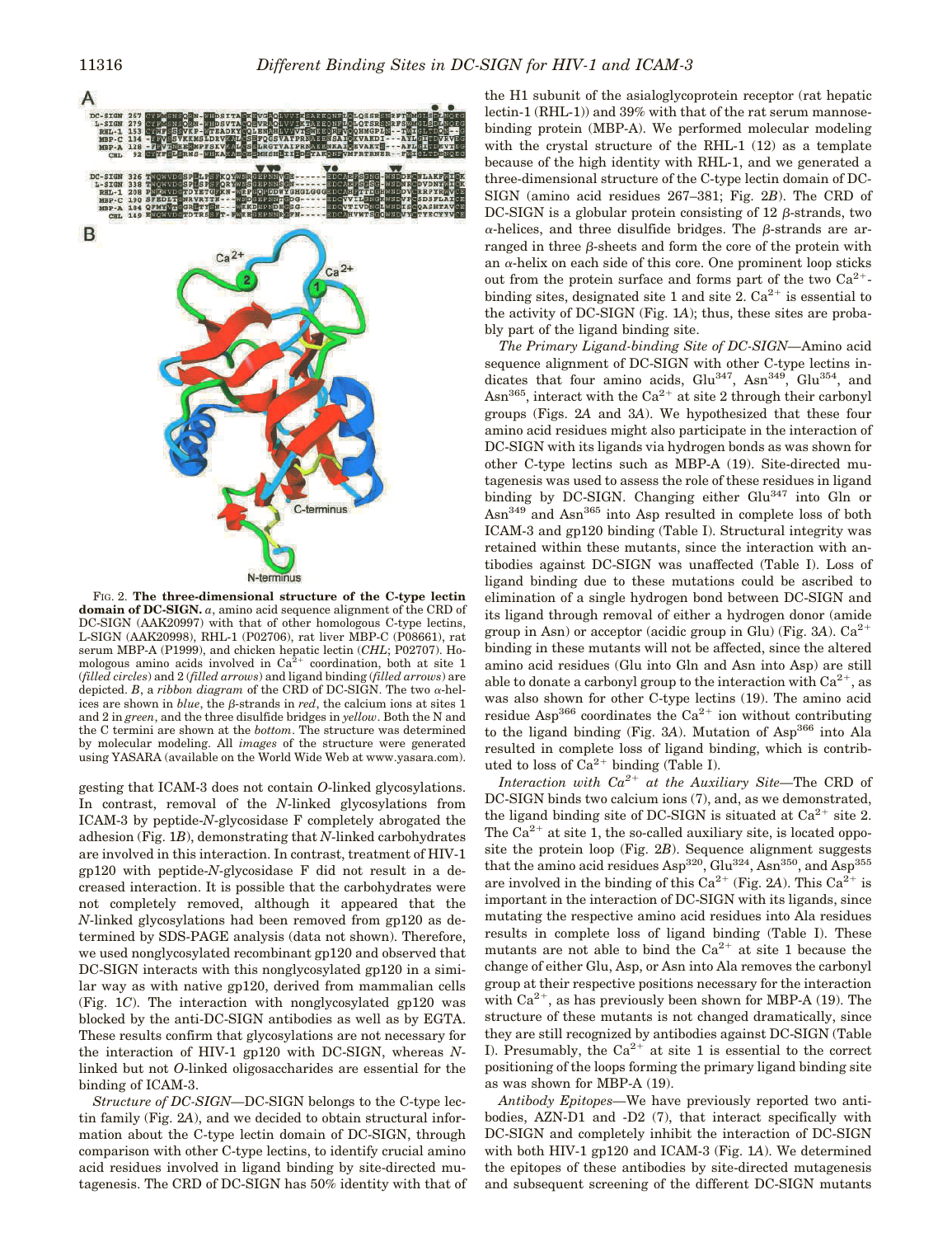| TABLE I |                                                              |  |  |  |  |  |  |
|---------|--------------------------------------------------------------|--|--|--|--|--|--|
|         | Functional characterization of the different DC-SIGN mutants |  |  |  |  |  |  |

| DC-SIGN mutant <sup>a</sup> |                | Adhesion       |          | Expression |                                     |
|-----------------------------|----------------|----------------|----------|------------|-------------------------------------|
|                             | ICAM-3         | gp120          | $AZN-D1$ | $AZN-D2$   | Function                            |
|                             | %              | $\%$           | $\%$     | $\%$       |                                     |
| Wild type                   | 49             | 39             | 95       | 92         |                                     |
| E347Q                       | $\mathbf{0}$   | 4              | 93       | 92         |                                     |
| N349D                       |                | 0              | 94       | 96         | Ligand and $Ca^{2+}$ site 2 binding |
| N365D                       | $\overline{2}$ | $\mathbf{0}$   | 96       | 97         |                                     |
| D366A                       |                | 3              | 94       | 91         | $Ca^{2+}$ site 2 binding            |
| D320A                       | $\mathbf{2}$   | 7              | 98       | 98         |                                     |
| E324A                       | $\theta$       | 0              | 95       | 95         |                                     |
| <b>N350A</b>                |                |                | 94       | 92         | $Ca^{2+}$ site 1 binding            |
| D355A                       | $\Omega$       | $\overline{2}$ | 98       | 97         |                                     |

*<sup>a</sup>* Stable K562 transfectants.

for antibody recognition. Mutagenesis of  $Lys^{368}$  into Ala abrogated binding by the antibody AZN-D1, whereas AZN-D2 did not bind to the Gln323 mutant (Fig. 3*B*). The structure of DC-SIGN shows that the AZN-D1 epitope is located in the active ligand binding site close to  $Ca^{2+}$  site 2, whereas AZN-D2 interacts with amino acid residues on the other site of the protein loop close to  $Ca^{2+}$  site 1 (Fig. 3*C*). The  $Ca^{2+}$  at site 2 constitutes part of the ligand binding, whereas  $Ca^{2+}$  site 1 is involved in stabilizing the binding site. Thus, interference with these sites blocks the interaction of DC-SIGN with its ligands, confirming the importance of both  $Ca^{2+}$  sites for DC-SIGN function.

*Different Binding Sites for HIV-1 gp120 and ICAM-3—*The ligand binding site of the CRD of DC-SIGN forms a flat hydrophobic surface resembling a shallow trough, with the amino acid residue Val<sup>351</sup> forming the edge of the pocket (Fig. 3, *A* and  $C$ ). We investigated the role of this Val $^{351}$  residue in the binding activity of DC-SIGN by changing it into Gly, thereby removing the  $\beta$ -carbon of Val, which has been shown in similar C-type lectins to be important (20). Indeed, this amino acid residue is essential for binding of DC-SIGN to ICAM-3, since the adhesion is completely abolished (Fig. 4*A*). Interestingly, the mutant is still able to bind the HIV-1 envelope glycoprotein gp120 to a similar extent as wild-type DC-SIGN (Fig. 4*A*). The  $Ca<sup>2+</sup>$  dependence of the interaction of the V351G mutant with gp120 is lower than that of wild-type DC-SIGN, but even at high  $Ca^{2+}$  concentrations the V351G mutant is unable to interact with ICAM-3 (Fig. 4*B*), confirming a complete loss of ICAM-3 binding activity. These data demonstrate that the interaction of DC-SIGN with ICAM-3 is distinct from that with the HIV-1 envelope glycoprotein gp120 and that the V351G mutant plays an essential role in ICAM-3 but not in gp120 binding.

Previously, we demonstrated that DC capture HIV-1 through DC-SIGN and that DC-SIGN-bound HIV-1 is efficiently transmitted to T cells, producing a vigorous infection of T cells (8). The V351G mutant is able to bind HIV-1 (Fig. 4*A*), and we investigated whether this mutant is able to transmit HIV-1 to T cells. K562 transfectants expressing the V351G mutant were incubated with M-tropic HIV-1 for 2 h, and unbound virus was washed away. Activated T cells were co-cultured with the HIV-1-pulsed K562 transfectants expressing the V351G mutant, and this resulted in a productive infection of T cells similar to that observed with wild-type DC-SIGN (Fig. 4*C*). Similar results were obtained with T-tropic HIV-1 strains (results not shown). Thus, the V351G mutant is able to both capture HIV-1 and transmit the virus to activated T cells. These results also demonstrate that the ICAM-3-binding activity is not essential for transmission of HIV-1 by DC-SIGN.

## DISCUSSION

Sexual transmission of HIV-1 involves dissemination of the virus from the mucosal tissues to the lymphoid organs where the target T cells reside. DC are thought to mediate this process (3, 6), and the DC-specific HIV-1 receptor DC-SIGN facilitates capture of HIV-1, its subsequent transport, and the efficient transmission of HIV-1 to T cells (8). DC-SIGN is able to capture both M- and T-tropic HIV-1, HIV-2, and simian immunodeficiency virus and to transmit the viruses to recipient T cells (8, 21). The expression of DC-SIGN on DC in mucosal tissues is consistent with its key function in the early stages of viral infection after sexual transmission (8). Moreover, DC-SIGN might also play a role in chronic HIV-1 infections, since DC- $SIGN<sup>+</sup> DC$  are abundantly present in the lymph nodes, where DC-SIGN can contribute to the persistence of T cell infections by HIV-1. Therefore, DC-SIGN is a potential target to inhibit initial mucosal as well as chronic HIV-1 infections. Information about the mechanism of ligand binding is crucial for the development of specific inhibitors, and we investigated in detail the nature of the interaction of DC-SIGN with HIV-1 gp120 as well as with its natural immunological ligand ICAM-3.

To determine the essential amino acid residues involved in the ligand binding, we generated the three-dimensional structure of DC-SIGN CRD by molecular modeling using the crystal structure of the H1 subunit of an asialoglycoprotein receptor (RHL-1) as a template (Fig. 2). The top of the structure consists of several loops that form the functional ligand-binding region of the protein, containing the two  $Ca^{2+}$  binding sites.  $Ca^{2+}$ binding is one of the hallmarks of C-type lectins, and highly conserved amino acid residues are involved, yet this region does not contain a recognizable secondary structure. This presumably confers ligand specificity, explaining the large differences in this region between different C-type lectins. The pairing of the second N-terminal  $\beta$ -strand  $(\beta_2)$  with the final C-terminal  $\beta$ -strand  $(\beta_{12})$  in the first  $\beta$ -sheet places the beginning and end of the CRD next to one another (Fig. 2*B*). This "loopout" topology enables CRDs in all membrane-bound members of the C-type lectin family to adopt the same orientation with respect to the cell surface whether they are located at the N terminus of the polypeptide, as in selectins, or at the C terminus of the type II receptors, as in DC-SIGN.

Previously, we demonstrated that DC-SIGN binds two  $Ca^{2+}$ . since the calcium dependence of ligand binding is second order (7). Here we confirm and extent this finding and show that the CRD structure of DC-SIGN contains two binding sites for  $Ca^{2+}$ . which are separated by a protein loop (Fig. 2*B*). The amino acid residues, which are in close contact with  $Ca^{2+}$  at site 2 (Glu<sup>347</sup>,  $\text{Asn}^{349}$ , Glu<sup>354</sup>, and Asn<sup>365</sup>) form the core of the ligand binding site, and this  $Ca^{2+}$  participates in binding by directly ligating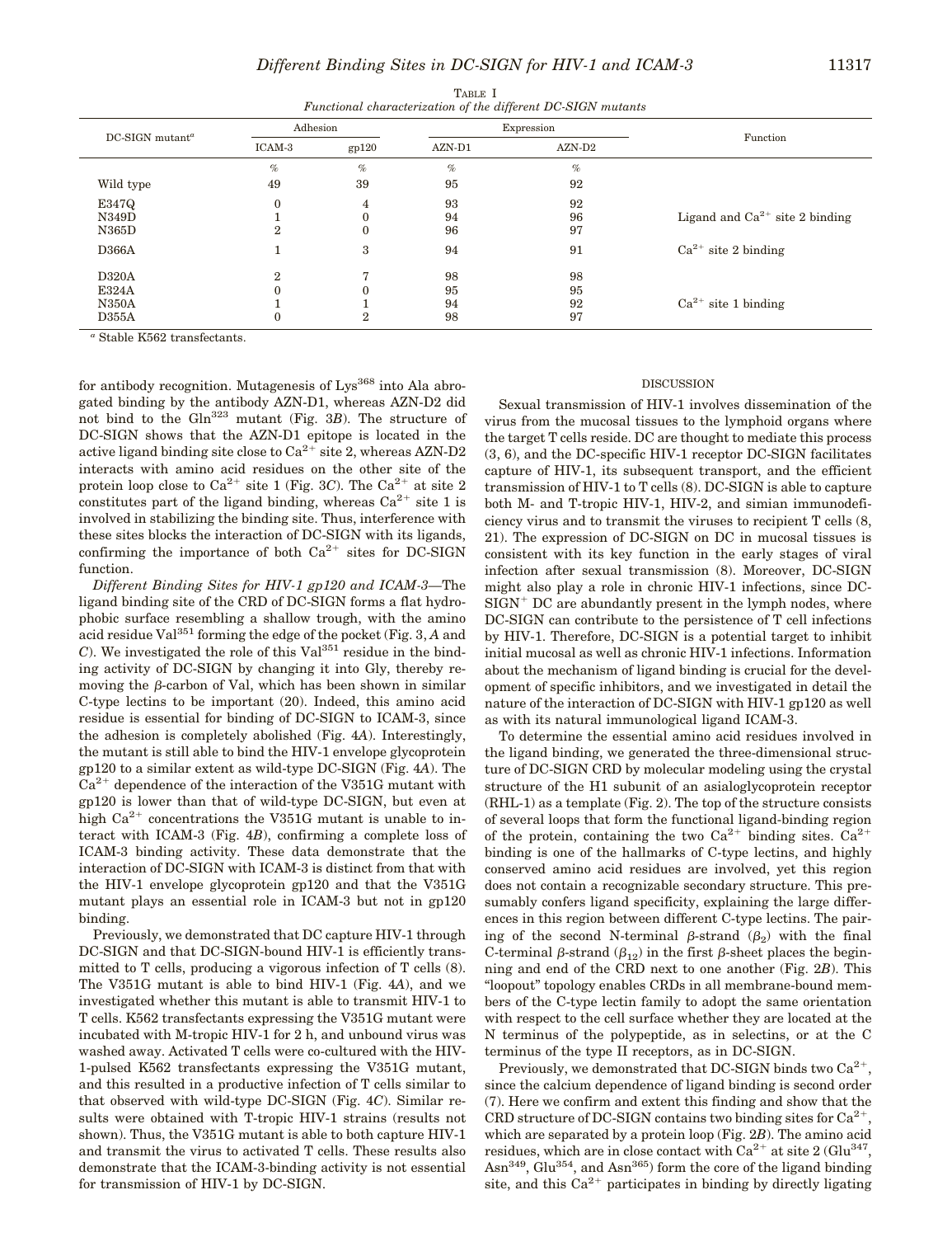

FIG. 3. **The ligand binding site in DC-SIGN is located at the top** of the structure and includes the  $Ca^{2+}$  at site 2. *A*, structure of the ligand binding site and  $Ca<sup>2+</sup>$  site 2 in DC-SIGN. Amino acid residues involved in  $\tilde{Ca}^{2+}$  binding at site 2 (*green sphere*) are shown. Nitrogen and oxygen atoms are shown in *blue* and *red spheres*, respectively. The five amino acid residues Glu<sup>347</sup>, Asn<sup>349</sup>, Glu<sup>354</sup>, Asn<sup>365</sup>, and Asp<sup>366</sup> coordinate binding of the  $Ca^{2+}$  ion, and, except for Asp<sup>366</sup>, they all contribute to the binding of the ligand through hydrogen bonding via acidic or amide groups. *B*, staining of DC-SIGN mutants with the antibodies against DC-SIGN. The Lys<sup>368</sup> mutant does not interact with AZN-D1, whereas the AZN-D2 binding to the Gln323 mutant is abrogated. The *dotted lines* represent the isotype controls, and the *filled black histograms* represent the antibody staining. *C*, diagram of the amino acid residues involved in the epitopes of the blocking antibodies against DC-SIGN. Amino acid residues involved in the epitopes are *blue*. The AZN-D1 epitope contains Lys<sup>368</sup>, whereas Gln<sup>323</sup> is essential for the interaction with AZN-D2. The ligand binding site at  $Ca^{2+}$  site 2 is also shown. Carbon, nitrogen, and oxygen atoms are shown in *magenta*, *blue*, and *red spheres*, respectively.

to the ligand, as has also been demonstrated for other C-type lectins (12, 19, 22). These amino acid residues not only coordinate the  $Ca^{2+}$  at site 2 but also form hydrogen bonds with the ligand, thereby creating an intimately linked ternary complex of DC-SIGN,  $Ca^{2+}$ , and its ligand (Table I) (see Addendum). The auxiliary  $Ca^{2+}$  bound at site 1 correctly orients the protein loop to form the primary ligand binding site, and removal of this  $Ca^{2+}$  by mutagenesis completely abrogates ligand binding (Table I, Fig. 2). The importance of the calcium ions is further



FIG. 4. **DC-SIGN contains different binding sites for HIV-1 gp120 and ICAM-3.** *A*, the amino acid residue Val<sup>351</sup> is essential for ICAM-3 but not for HIV-1 gp120 binding. Binding of wild-type DC-SIGN and the E347Q and V351G mutants was measured using the fluorescent bead adhesion assay. One representative experiment out of three is shown. *B*, binding of the V351G mutant to ICAM-3 cannot be reconstituted by higher calcium concentrations. Adhesion was determined by the fluorescent bead adhesion assay at different  $\mathrm{Ca^{2+}}$  concentrations. One representative experiment out of three is shown. *C*, the V351G mutant captures HIV-1 and facilitates infection of HIV-1 permissive cells in *trans*. DC-SIGN transfectants were incubated for 2 h with identical concentrations of pseudotyped M-tropic HIV- $1_{\rm ADA}$ , which contains a luciferase reporter gene. Unbound virus was washed away, and phytohemagglutinin-activated T cells were added. Cell lysates were obtained after 2 days and analyzed for luciferase activity, which is a measure for infection. One experiment out of three is shown.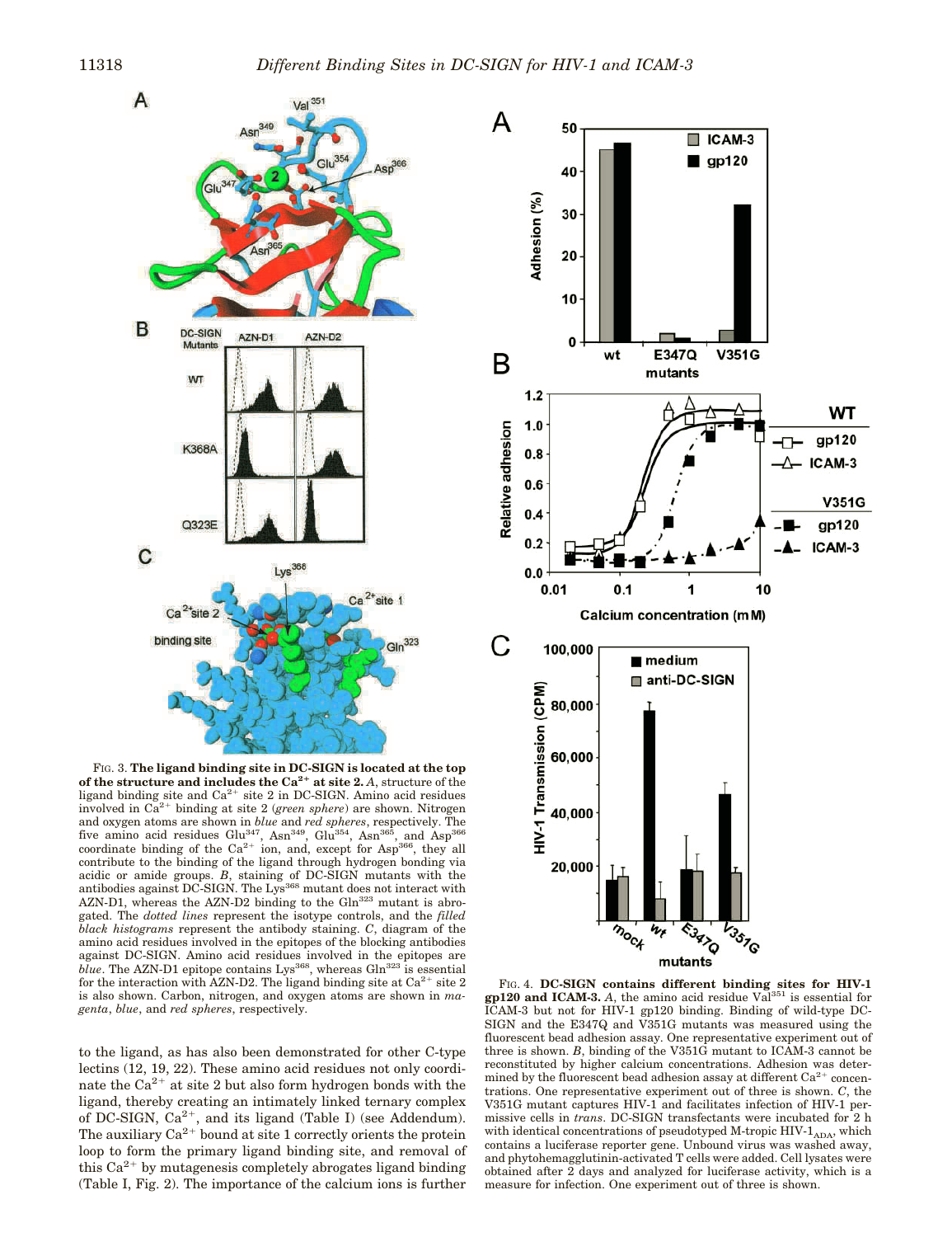underscored by the finding that the epitopes of the blocking antibodies against DC-SIGN, AZN-D2, and AZN-D1 are located in  $Ca^{2+}$  sites 1 and 2, respectively (Fig. 3, *B* and *C*).

The inhibition of DC-SIGN binding by the polysaccharide mannan suggests that the interaction with its ligands is mediated by mannose-like carbohydrates (7). Its natural ligand ICAM-3 contains *N*-linked glycosylations consisting of high mannose-type oligosaccharides, which could be involved in DC-SIGN binding (16). Indeed, enzymatic removal of the *N*-linked carbohydrates from ICAM-3 completely abrogates binding to DC-SIGN. The HIV-1 envelope glycoprotein gp120 is also heavily glycosylated and contains high mannose-type oligosaccharides (17, 23). Strikingly, neither *O*- nor *N*-linked glycosylations are vital for the interaction of the HIV-1 gp120 with DC-SIGN, since DC-SIGN interacts with both enzymatically deglycosylated and nonglycosylated gp120. Therefore, the interaction of DC-SIGN with gp120 differs from that with ICAM-3, indicating different binding sites for ICAM-3 and HIV-1 gp120 in DC-SIGN; the C-type lectin DC-SIGN interacts with its ligands either through carbohydrate interactions, such as mannan and ICAM-3, or through protein interactions, such as nonglycosylated gp120. However, the polycarbohydrate mannan is able to inhibit both ICAM-3 and gp120 binding to DC-SIGN by occupying the binding site of DC-SIGN, suggesting that both carbohydrate and protein interactions to DC-SIGN are mediated by overlapping but distinct binding sites in DC-SIGN.

The three-dimensional structure around the ligand-binding site consists of a flat surface representing a shallow trough where the edge of the depression is formed by the  $Val^{351}$  residue (Fig. 3,  $A$  and  $C$ ). The  $\beta$ -carbon of Val<sup>351</sup> can interact with the ligands located at the binding site, as was shown for the positional equivalent His<sup>189</sup> in MBP-A and Val<sup>194</sup> in MBP-C  $(20)$ . We here demonstrate that this Val<sup>351</sup> in DC-SIGN denotes the difference between the interaction of DC-SIGN with HIV-1 gp120 and ICAM-3. Replacement of the Val with Gly completely abrogates the binding to ICAM-3, whereas gp120 is still bound (Fig. 4A). Changing the MBP-A equivalent His<sup>189</sup> into Gly resulted in a strong decrease in its affinity of binding to its carbohydrate ligands (20), implying that a similar change in DC-SIGN would influence binding to carbohydrates, as confirmed by the glycosylation-dependent binding to ICAM-3. However, this DC-SIGN V351G mutant is still able to bind HIV-1 gp120, confirming that this interaction is not mediated by carbohydrates, in contrast to that of ICAM-3, as was also observed with deglycosylated ligands (Fig. 1). These findings implicate that, in addition to the ligands interacting with the primary binding site centered around the  $Ca^{2+}$  at site 2, the ligands form additional contacts with the surface of DC-SIGN, thereby creating different ligand binding sites, which increases the specificity of ligand binding.

The primary binding site of DC-SIGN is highly homologous to that of other mannose-specific lectins (Fig. 2*A*). Several of these lectins, including mannose-binding proteins, also bind HIV-1 gp120 (24, 25). High mannose type glycans are thought to be involved in the interaction of the mannose binding protein with gp120, as has been shown for certain plant mannosespecific lectins (24). These proteins are potential inhibitors of HIV-1 infection, since their binding to gp120 blocks the CD4 gp120 interaction and neutralizes the HIV-1 infection of T cells. In contrast, DC-SIGN not only binds HIV-1 but also enhances the HIV-1 infection of T cells, confirming the different mechanisms of ligand binding and the unique function of DC-SIGN in HIV-1 pathology. Thus, although C-type lectins have homologous primary binding sites, their ligand specificity and binding mechanisms are clearly distinct due to different secondary

surface binding sites. Recently, it was shown that DC-SIGN also differs from other C-type lectins in pronounced clustering of its monomeric form, resulting in a form with a novel tetrameric coiled-coil motif, which provides further ligand binding selectivity (26).

Recently, a human homologue of DC-SIGN was identified called L-SIGN (liver/lymph node-specific ICAM-3-grabbing nonintegrin) (27) or DC-SIGNR (DC-SIGN-related) (28). L-SIGN is about 90% identical to DC-SIGN and is specifically expressed in liver on sinusoidal endothelial cells and in lymph nodes (27, 29). L-SIGN is functionally identical to DC-SIGN in that it has high affinity for ICAM-3 and HIV-1 gp120 (27), and it also enhances HIV-1 infection of T cells in *trans* (27, 29). The high homology with DC-SIGN indicates that the specificity and mechanism of ligand binding of L-SIGN are very similar to that of DC-SIGN. One antibody against DC-SIGN, AZN-D2, crossreacts with L-SIGN, inhibiting its activity (27), and here we show that this is due to binding of the antibody to the conserved region around the Glu<sup>335</sup> residue, which is equivalent to Glu<sup>323</sup> in DC-SIGN (Figs. 2*A* and 3*E*). The antibody AZN-D1 does not cross-react, since its epitope with Lys<sup>368</sup> is not conserved in L-SIGN (Fig. 2*A*).

Moreover, recently five murine genes were identified that contained CRDs with about 70% homology to that of both DC-SIGN and L-SIGN/DC-SIGNR (30–32). Alignment of their deduced amino acid sequences indicates that these homologues contain two  $Ca^{2+}$  binding sites and have a specificity for mannose-like carbohydrates, since the amino acids involved in  $Ca<sup>2+</sup>$  binding at both site 1 and 2 in DC-SIGN are conserved in all of these homologues. Interestingly, the  $Val^{351}$  amino acid residue in DC-SIGN, which is involved in ICAM-3 binding, is only conserved in two homologues, indicating a possible diversity in ligand recognition. Thus, structural information about DC-SIGN will also help us to understand the mechanism of ligand binding of the human homologue L-SIGN/DC-SIGNR and the murine homologues.

The different binding sites in human DC-SIGN for ICAM-3 and gp120 are attractive targets for therapeutic intervention of DC-induced immunity and HIV-1 dissemination by DC-SIGN, respectively. The gp120-specific V351G mutant will be used to generate antibodies specific for the gp120 binding site, which should inhibit HIV-1 transmission but not the immune function of DC-SIGN. The development of such inhibitors should greatly facilitate the prevention and dissemination of HIV-1 infections and the treatment of chronic HIV-1 infection, where an efficient immune system is vital. Moreover, the DC-SIGN V351G mutant could be conjugated to toxins to specifically target HIV-1-infected T cell reservoirs. Chimeric toxins such as CD4-PE40 and 3B3(Fv)-PE38 represent a complementary class of agents that already selectively kill productively infected cells, reducing HIV reservoirs in patients with AIDS (33), but the higher affinity of DC-SIGN for gp120 when compared with CD4-gp120 interactions suggests that DC-SIGN-toxin conjugates might be more effective. We anticipate that chimeric toxins based on the V351G mutant will target and kill only HIV-1-infected cells, in contrast to DC-SIGN wild type-based chimeras, which might also target ICAM-3-expressing T cells.

In summary, sequence alignment and site-directed mutagenesis of DC-SIGN highlights important aspects of the HIV-1 gp120 binding site that should facilitate the development of antibodies specifically blocking the interaction of DC-SIGN with gp120 but not with ICAM-3. Blocking the interaction of gp120 with DC-SIGN may be effective in prophylaxis or therapeutic intervention. Identification of the epitopes of the blocking antibodies against DC-SIGN provides potential targets for vaccine strategies aimed at eliciting mucosal antibodies that